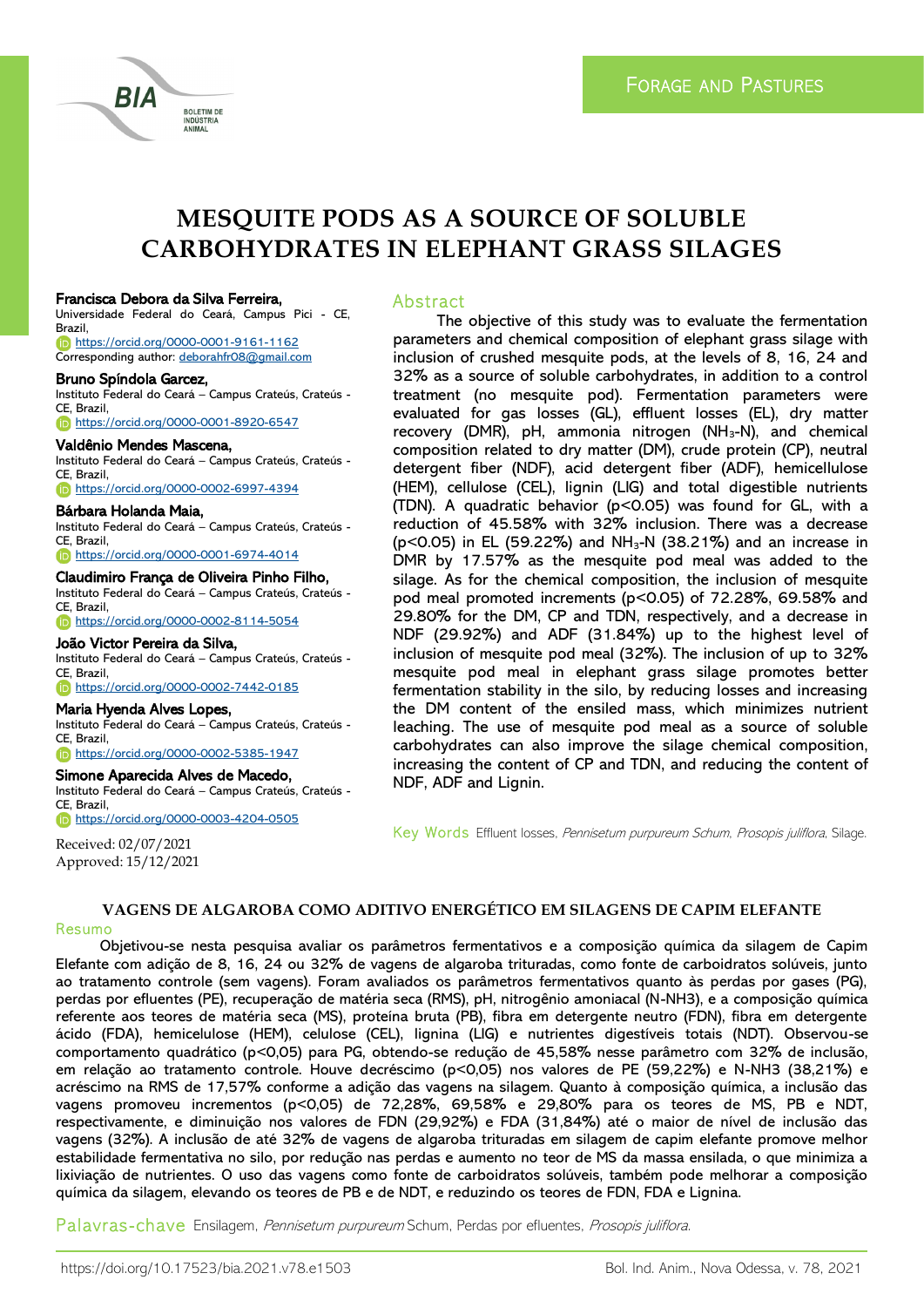# **INTRODUCTION**

The use of technologies that ensure the productivity of ruminant herds in periods of low forage availability, caused by rainfall deficit, is an increasingly common practice in production systems in the semi-arid Northeast region of Brazil. As well as ensuring resources for feeding animals in periods of nutritional deficit, they also enable the preservation of forage surplus produced in the rainy season in adequate amounts and with good nutritional value (MACÊDO *et al*., 2019).

In this context, the production of tropical grass silage is considered an alternative to increase the supply of roughage in the off-season periods (LIRA JÚNIOR *et al*., 2018). Elephant grass (*Pennisetum purpereum* Schum) stands out among the forages indicated for this process, for having a high forage yield and easy establishment as a grass area.

However, this grass has characteristics inherent to its chemical composition, such as a high moisture content at the time of cutting and a low proportion of soluble carbohydrates (TRINDADE *et al*., 2018), which can lead to undesirable fermentation patterns, with the formation of weak acids that result in slow acidification of the ensiled mass and high effluent production (BARCELOS *et al*., 2018), affecting the quality of the final product.

To minimize these problems and improve the fermentation and nutritional aspects of silage, additives are used upon ensiling, especially those that have absorbent properties and bring an additional contribution of soluble carbohydrates, which will stimulate formation of lactic acid and promote a rapid drop in pH of the ensiled mass, resulting in an improvement in the conservation of nutrients (DANIEL *et al.,* 2019).

In semi-arid regions, a strategy for silage production is the use of legume pods as sources of soluble carbohydrates, especially Mesquite (*Prosopis juliflora* (Sw) DC), a perennial species widely disseminated in Brazilian Northeastern region. It has favorable characteristics for development in semi-arid areas, the fruiting period is during the dry season, from September to November, and withstand low levels of annual rainfall (CHATURVEDI; SAHOO, 2013).

The chemical composition of mesquite pods shows a predominance of soluble carbohydrates, with values around 42% sucrose found in their constitution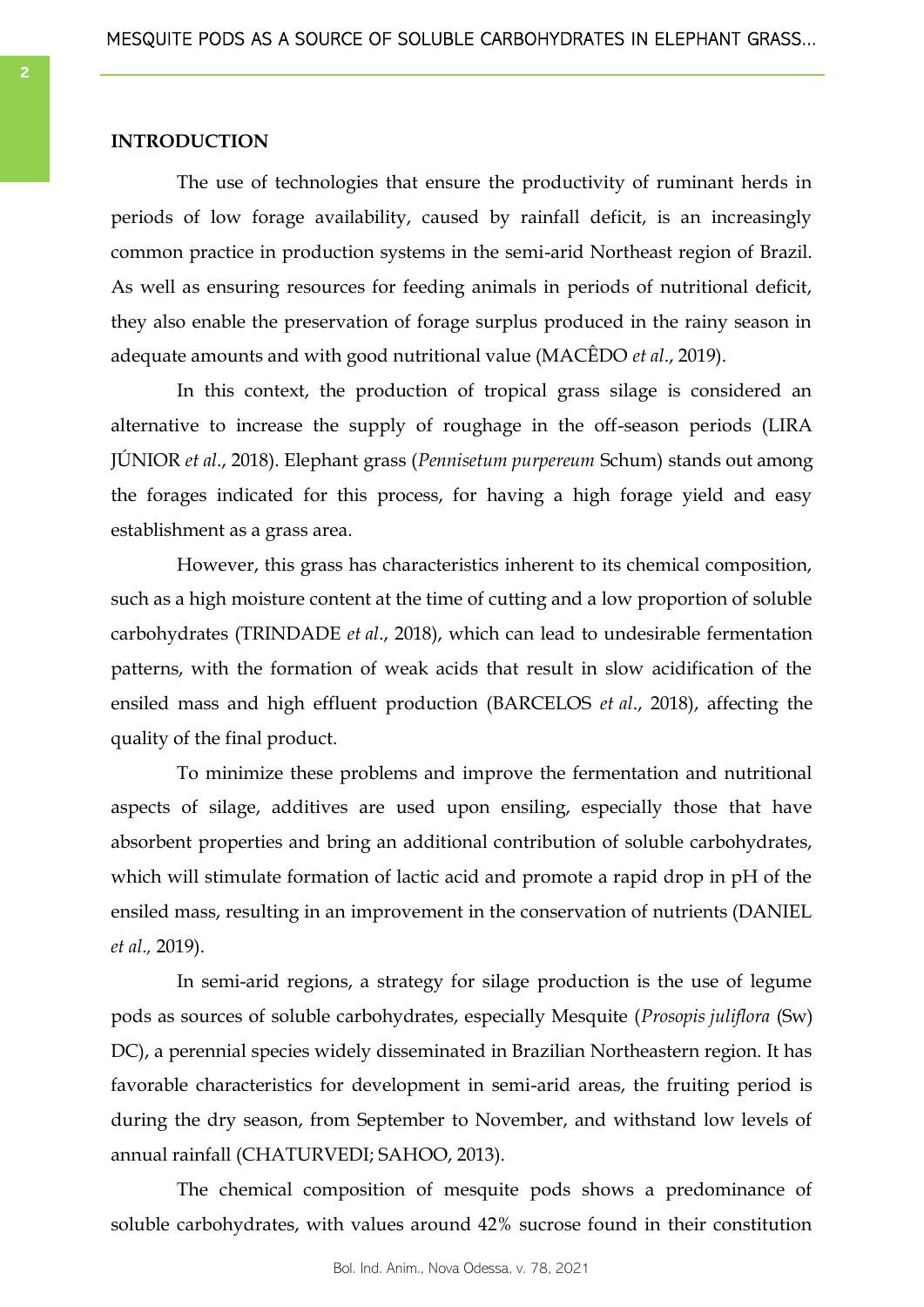(NASCIMENTO *et al.,* 2015). In addition, mesquite pods have a CP content above 9% (RÊGO *et al.,* 2011; SANTOS *et al*., 2012) and high hygroscopicity when ground, which can increase the dry matter content of the ensiled mass by reducing effluent losses and improving fermentation patterns (RÊGO *et al*., 2011). Thus, the objective of this study was to evaluate the fermentation parameters and chemical composition of elephant grass silage with the inclusion of mesquite pod meal.

# **MATERIAL AND METHODS**

The experiment was conducted at the Federal Institute of Education, Science and Technology of Ceará - Campus Crateús, in the municipality of Crateús, located at 5º10'42" South and 40º40'39" West, with an average annual rainfall of 673.3 mm (FUNCEME, 2017). Elephant grass (*Pennisetum purpureum* Schum cv. Cameroon) was grown in an area of approximately 193m², fertilized with nitrogen after cutting and drip irrigated on alternate days. The grass was cut at 10 cm from to the ground, 80 days after regrowth, when it had an average dry matter content of around 25.3%, being later spread for wilting for 12 hours and then ground to particles of approximately 2 cm.

Mesquite pods were harvested at maturity, after natural ripening and falling on the ground, subjected to drying in the sun for 24 hours and then ground in a forage machine with a 1cm sieve. The experimental mini-silos were made with PVC pipes measuring 10 cm in diameter and 50 cm in length, containing tap top seal with a bunsen valve for gas escape and quantification (MOTA *et al*., 2015).

A completely randomized design was adopted for the experiment, with five treatments and four replications, according to the mathematical model  $Y_{ij} = \mu + t_i + e_{ij}$ , where:  $Y_{ij}$  = dependent variable (fermentation or chemical composition parameter);  $\mu$ = overall mean of the experiment;  $t_i$  = effect of inclusion of mesquite pod meal;  $e_{ii}$  = experimental error.

The treatments consisted of the inclusion of 8, 16, 24 and 32% mesquite pod meal in relation to the grass fresh weight (2.5 kgMV/mini silo), corresponding to 200, 400, 600 and 800 grams, respectively, in addition to a control treatment (no inclusion). Homogenization and compaction of the mixture (mesquite pod meal + elephant grass) was done manually, with the aid of PVC pipes with a diameter of 7.5 cm, in order to obtain a specific mass of approximately  $600 \text{ kgMV/m}^3$ .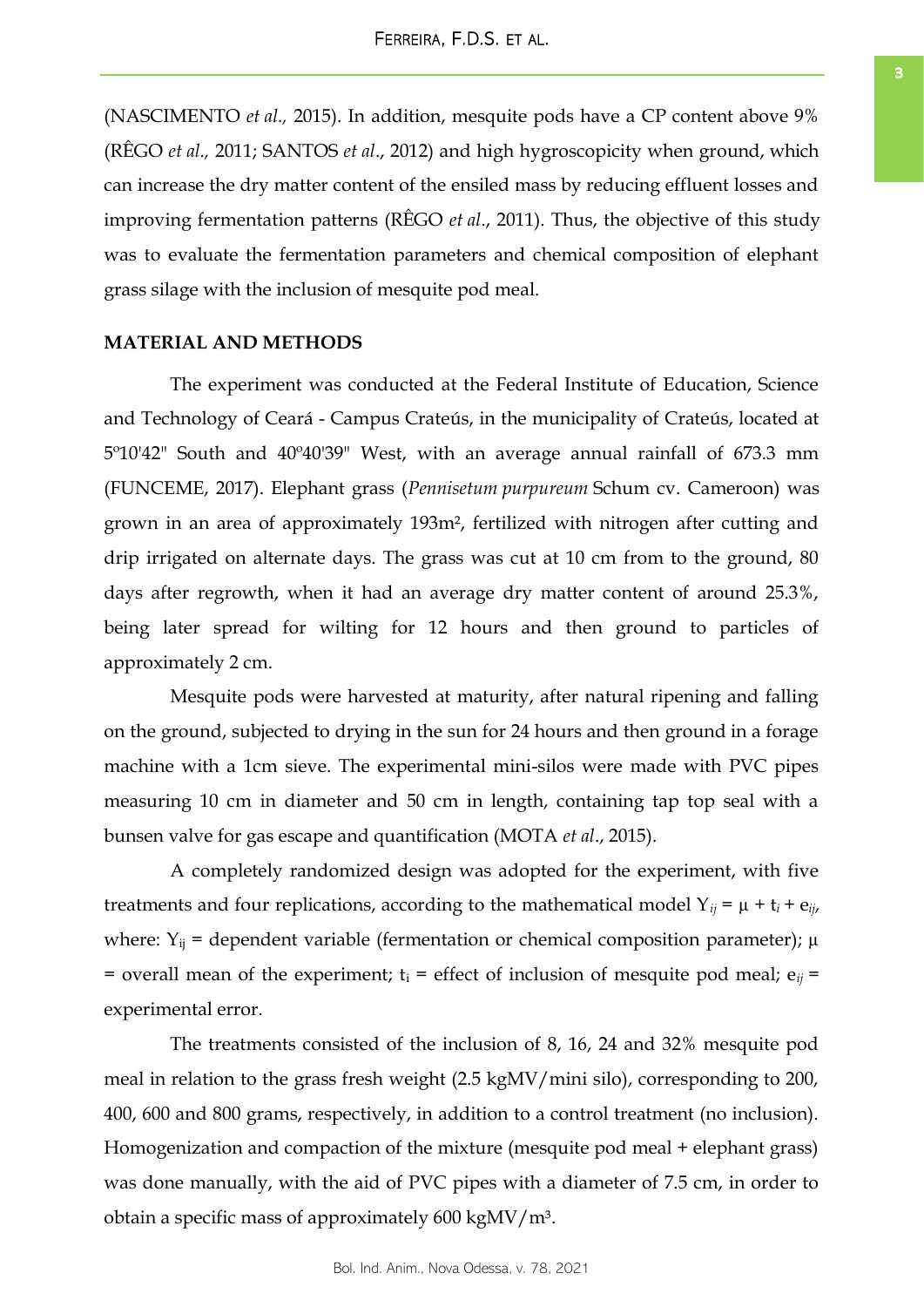<span id="page-3-0"></span>To quantify effluent production (EP), 1 kg sieved sand was added, separated from the forage by a double layer of shading screen, according to the procedure described by Mota *et al.* (2015). First, the silo + tap + sand + screen sets were weighed before ensiling, and then the filled and sealed silos were weighed to determine losses based on weight differences after opening. Samples were taken from each treatment before ensiling to determine the chemical composition (Table 1).

| Constituents <sup>1</sup> | Elephant grass | Mesquite<br>pods | Mesquite pod inclusion levels |       |       |       |  |
|---------------------------|----------------|------------------|-------------------------------|-------|-------|-------|--|
|                           |                |                  | 8%                            | 16%   | 24%   | 32%   |  |
| DM                        | 27.13          | 92.03            | 27.83                         | 32.92 | 37.36 | 38.89 |  |
| CP                        | 5.42           | 9.07             | 7.87                          | 7.58  | 8.28  | 9.51  |  |
| <b>NDF</b>                | 65.18          | 20.03            | 57.1                          | 51.38 | 48.68 | 49.93 |  |
| <b>HEM</b>                | 23.97          | 12.75            | 24.93                         | 22.28 | 21.99 | 18.28 |  |
| ADF                       | 41.21          | 7.28             | 32.17                         | 29.10 | 26.69 | 31.65 |  |
| CEL.                      | 32.80          | 5.44             | 25.85                         | 23.50 | 21.55 | 26.13 |  |
| LIG                       | 8.41           | 1.84             | 6.32                          | 5.60  | 5.14  | 5.52  |  |
| TDN <sup>2</sup>          | 49.58          | 84.08            | 55.76                         | 60.13 | 62.19 | 61.23 |  |

| Table 1 – Chemical composition of the ensiled mixture (grass + pods), elephant grass and mesquite pods. |  |  |  |  |  |  |  |  |
|---------------------------------------------------------------------------------------------------------|--|--|--|--|--|--|--|--|
|---------------------------------------------------------------------------------------------------------|--|--|--|--|--|--|--|--|

<sup>1</sup>Nutrients in % DM. DM = Dry matter;  $CP =$  Crude protein;  $NDF =$  Neutral detergent fiber; HEM = Hemicellulose; ADF = Acid detergent fiber; CEL = cellulose; LIG = Lignin; TDN = Total digestible nutrients. <sup>2</sup>Estimated by the equation: TDN=74.49-0.5635\*ADF ( $\tilde{R}^{2}=0.84$ ) (Capelle *et al.*, 2001).

The quantification of losses by gases and effluents, and dry matter recovery was performed using the equations proposed by Mota *et al*. (2015). Gas losses were estimated by the equation:

GL  $(\%DM) = [(WFSc - WFSo)/(FMe \times DMe)] \times 100$ 

, where:  $GL = gas$  losses; WFSc= weight of the filled silo at closing (kg); WFSo = weight of the filled silo at opening (kg); FMe = fresh matter of ensiled forage (kg); DMe = dry matter of ensiled forage  $(\%).$ 

Effluent losses were obtained by the equation based on the difference in weight of sand placed at the bottom of the silo at the time of closing and opening the silos:

$$
EL (kg/t FM) = [(ESWo - ST) - (ESWc - ST)] / FMc \times 100
$$

, where: EL = effluent losses; ESWo = empty silo weight + sand weight at opening (kg); ST = silo tare; ESWc= empty silo weight + sand weight at closing (kg);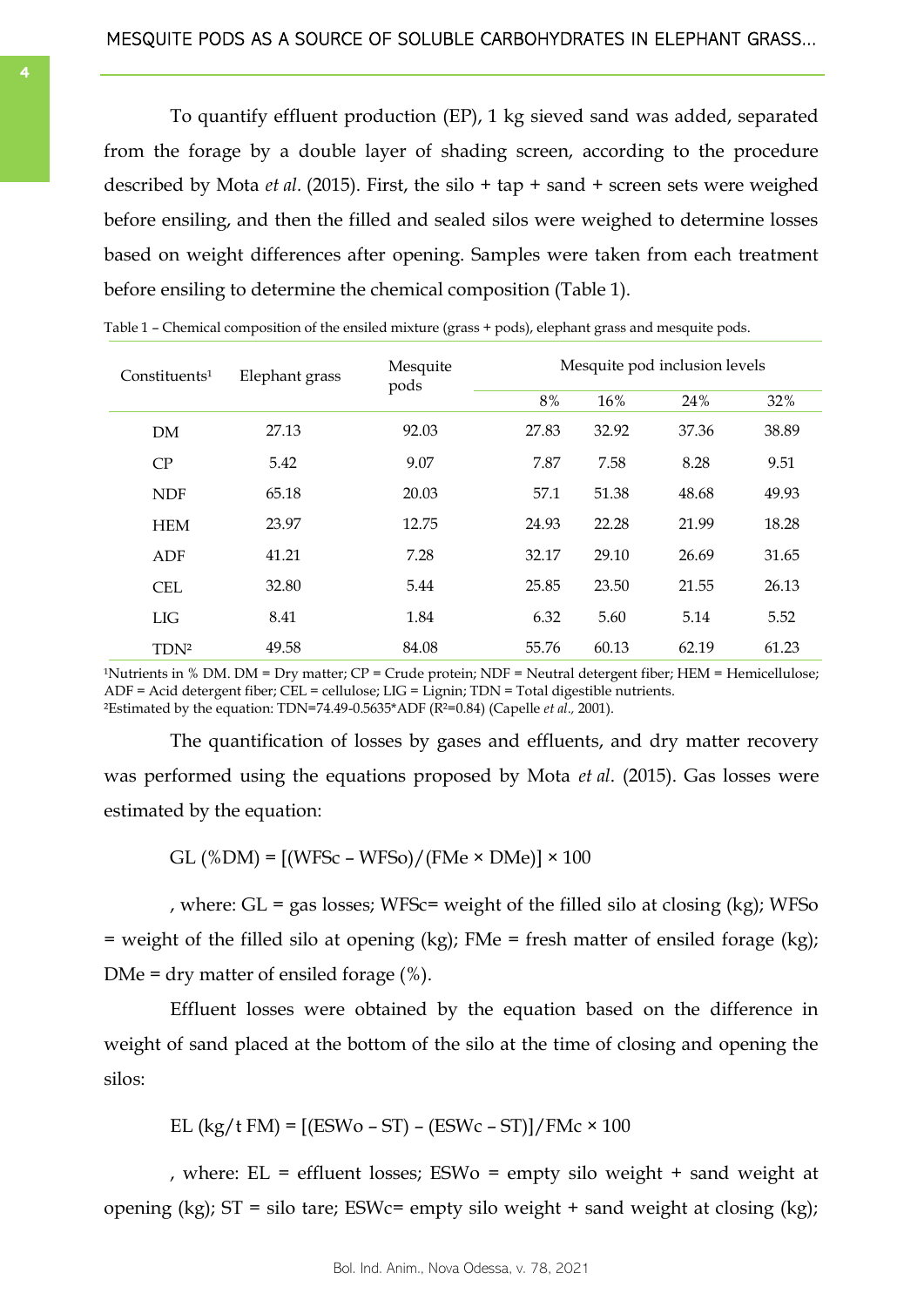FMc = forage mass at closing  $(kg)$ .

To quantify the dry matter recovery rate, the equation:

DMR  $%$  = (FMo  $\times$  FDm)/(FMc  $\times$  FDc)  $\times$  100

was used, where: DMR = dry matter recovery rate  $(\%)$ ; FMo = forage mass at opening (kg); FDm = forage dry matter content (%) at opening (%DM); FMc = forage mass at closing  $(kg)$ ; FDc = forage dry matter content at closing  $%$  DM).

Experimental silos were opened 70 days after sealing, where the pH of the silage was determined by a digital pH meter, by immersing the electrode in a solution composed of 9 grams silage and 50 mL distilled water (SILVA; QUEIROZ, 2002). Aliquots of the ensiled mass were also taken from each repetition of the treatments and stored in a freezer (-20  $^{\circ}$ C) to quantify the ammonia nitrogen content in relation to total nitrogen  $(NH_3-N/TN)$  using the treatment with potassium chloride (KCl) and distillation with magnesium oxide (MgO) by the Kjedahl method (AOAC, 2012).

Silage samples, as well as the mixture (pods + grass) collected before silo sealing, were dried in a forced circulation oven at 55°C for 72 hours and then ground to 2 mm particles in a Wiley mill to determine the chemical composition. Based on the methodology of AOAC (2012), the dry matter (DM) content was determined, and with total nitrogen, the crude protein (CP) content was estimated.

Neutral detergent fiber (NDF), acid detergent fiber (ADF) and lignin (LIG) contents were obtained according to the methodology proposed by Van Soest (1994), adapted for autoclave (105°C/60 min) (BARBOSA *et al*., 2015), using non-woven fabric (TNT) bags with 4x5cm in size and 100μm porosity (VALENTE *et al.*, 2011). The contents of hemicellulose (HEM) and cellulose (CEL) were obtained according to Van Soest (1994), with the formulas: %HEM = %NDF - %ADF and %CEL = %ADF - %LIG, respectively. The estimate of total digestible nutrients (TDN) was obtained by the equation proposed by Cappelle *et al*. (2001): TDN=74.49-0.5635\*ADF (R²=0.84).

Mean values were analyzed for normality using the Shapiro Wilk test and for homogeneity of variances by the Levene test, with the effect of including mesquite pod meal to the ensiled mass evaluated by regression analysis (PROC REG), to construct graphs that defined the effect of treatments, through the statistical software SAS 9.0 (STATISTICAL ANALYSIS SYSTEM, 2010). The model was selected according to the significance of parameters at 5% probability and to the values of the coefficients of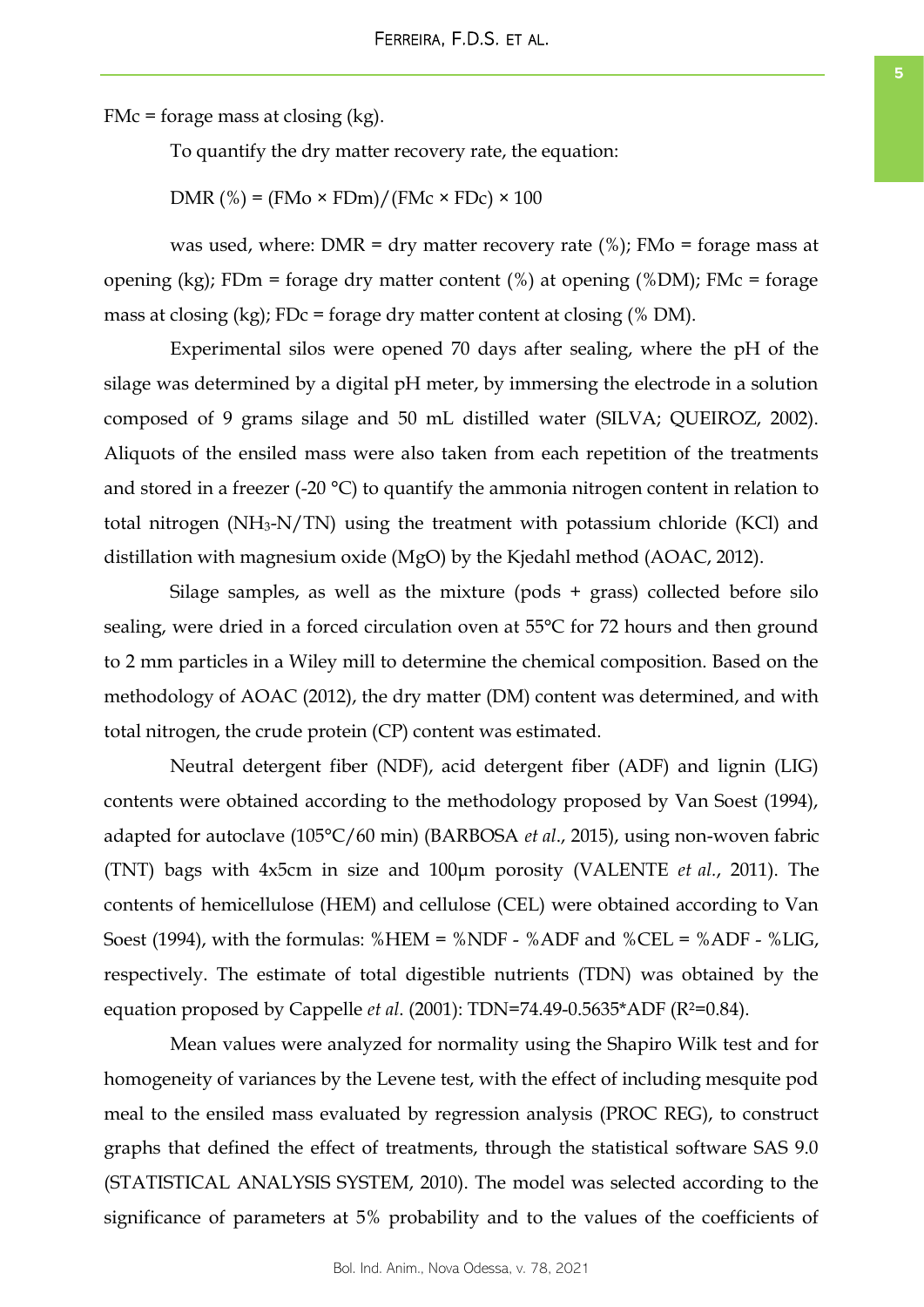determination (R²).

# **RESULTS AND DISCUSSION**

There was a decreasing linear effect  $(p<0.05)$  for gas losses (GP), with a reduction in this parameter from the inclusion of 8% mesquite pod meal (Figure 1). This effect is associated with the type of fermentation during ensiling, where the lowest values for GP, when the mesquite pod meal was added, indicate that there may have been a reduction in the activity of aerobic microorganisms, such as clostridia and enterobacteria, which promote increased levels of  $CO<sub>2</sub>$  and  $N<sub>2</sub>O$  in the silage, resulting in losses of DM and energy of the ensiled forage (ARAÚJO *et al*., 2020). A similar pattern was observed by Ribeiro *et al*. (2014), when analyzing the effect of castor bean meal on the quality of elephant grass silage, with a reduction from 10.1 to 2% in the production of fermentation gases when 18% additive was included.

> Figure 1 – Gas losses (GL) in elephant grass silages with inclusion of different levels of mesquite pod meal.



The inclusion of mesquite pod meal resulted in reductions in the production of effluents (PE) (p<0.05) of the silage, with a drop of 52.99% at the level of 32% inclusion compared to the control ([Figure 2\).](#page-6-0) As this is a parameter directly linked to the moisture content of the ensiled material, the inclusion of mesquite pod meal brought benefits in relation to PE, due to the expressive DM values in its composition (92.03%) [\(Table 1\)](#page-3-0) and its high hygroscopicity, which combined with their smaller particle size, reduced the leaching of organic compounds during fermentation, resulting in the efficient maintenance of silage nutrients (BARMAKI *et al*., 2018).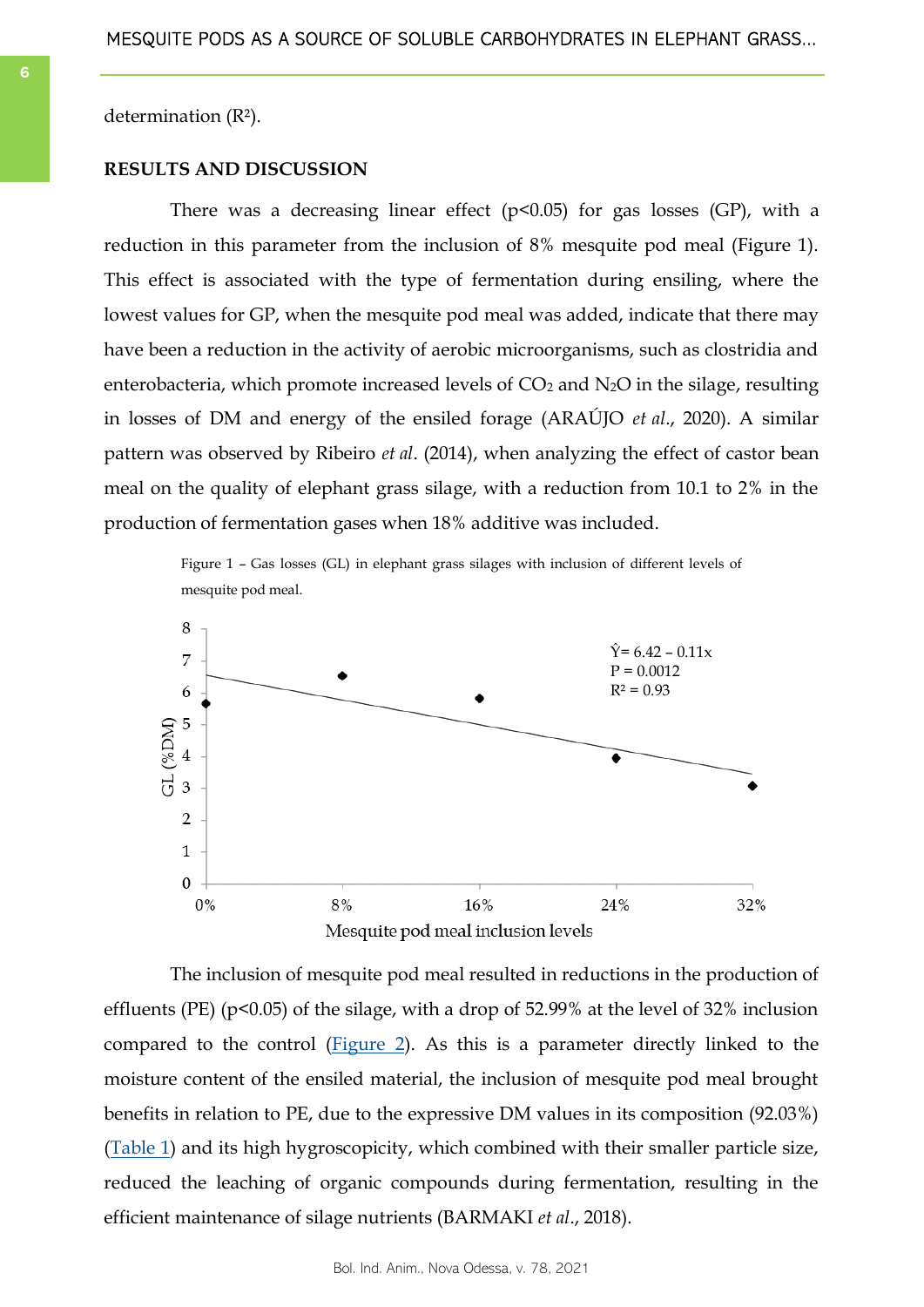

<span id="page-6-0"></span>Figure 2 – Effluent losses (EL) in elephant grass silages with inclusion of different levels of mesquite pod meal.

According to Wilkinson and Rinne (2018), ensiled forages with DM contents around 28 - 35% show lower nutrient losses due to effluent leaching in the effluents, as observed in the present study, with the ensiled mass remaining close to recommended even with the inclusion of 32% mesquite pod meal (38.89%), resulting in lower effluent production (3.54 kg/ton DM) in this treatment.

As for the dry matter recovery rate (DMR), a linear increase ( $p$ <0.05) was observed with the inclusion of mesquite pod meal in the silage, with an increment of 17.56% for the treatment with 32% (Figure 3).



Figure 3 – Dry matter recovery (DMR) rate in elephant grass silages with inclusion of different levels of mesquite pod meal.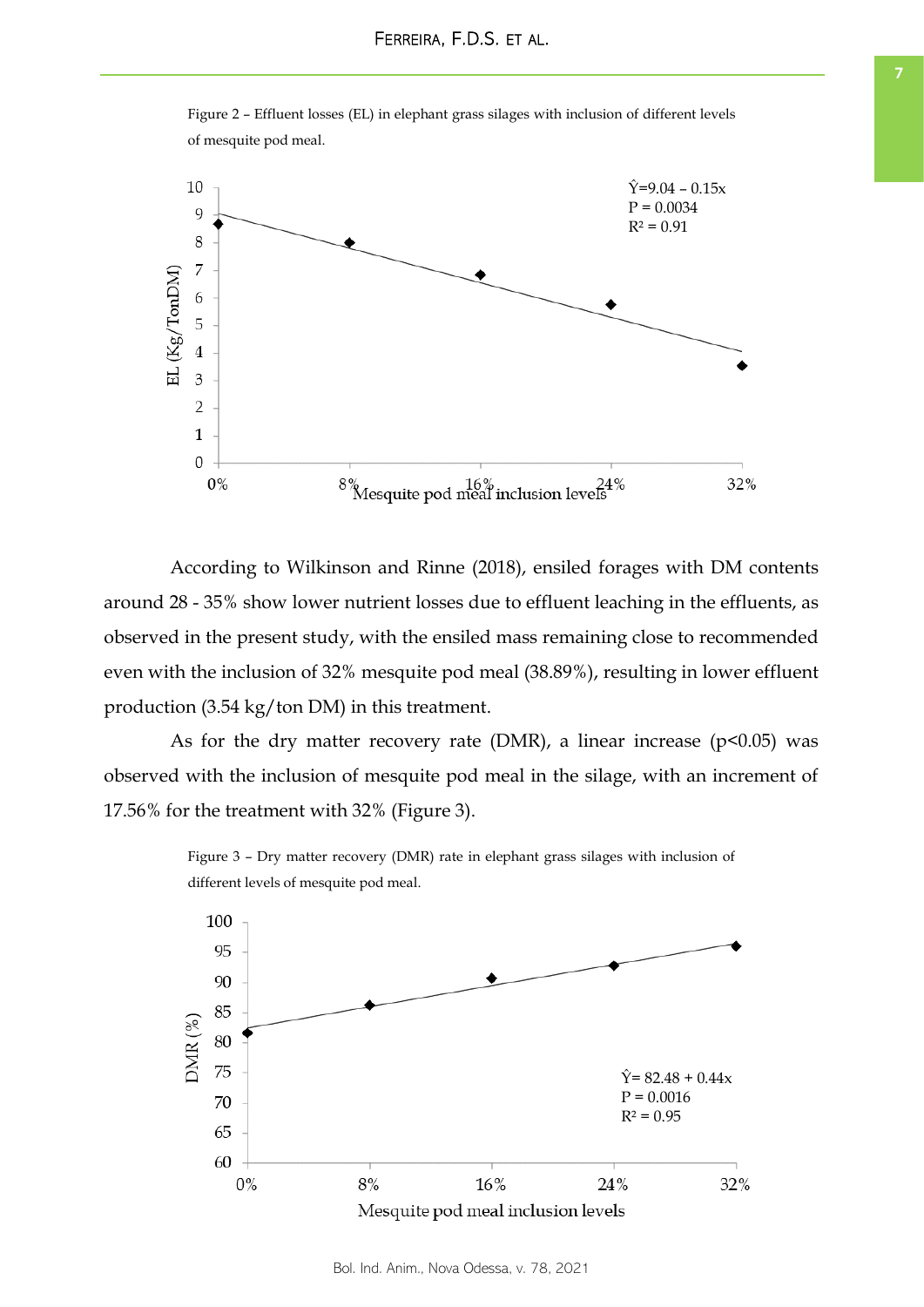The recovery of dry matter of the ensiled mass was inversely correlated with EL and GL, where lower proportions of these are related to a higher percentage of DM in the final product, due to the lower activity of spoilage microorganisms during fermentation, resulting in greater efficiency in the preservation of silage components (FURTADO *et al*., 2019). A similar effect was reported by Garcez *et al*. (2019), when evaluated the effect of including faveira pod in elephant grass silage, obtaining values of 62.27, 63.56, 68.83, and 70.47% DMR in inclusions of 0, 8, 16 and 24% faveira pods, respectively.

There was a linear decrease ( $p$ <0.05) in NH<sub>3</sub>-N/TN content as mesquite pod meal levels were added to elephant grass silage ([Table 2;](#page-8-0) Figure 4). The evaluation of this parameter is essential as a silage quality parameter, as it indicates the proportion of protein that was degraded during fermentation (PIRES *et al*., 2013). The reduction in ammonia nitrogen content may be linked to lower clostridian proteolytic activity and, thus, there are decreases in the amino acid deamination process, preserving the protein content of the silage (ZHANG *et al*., 2019).





In all treatments, the content of NH3-N/TN remained below 10%, indicating a quality characteristic for obtaining good quality silage (CORREA *et al*., 2016), reflecting the lower activity of proteolytic clostridia, which were inhibited by the rapid drop in pH provided by the additive, generating minimal amounts of protein nitrogen converted into ammonia.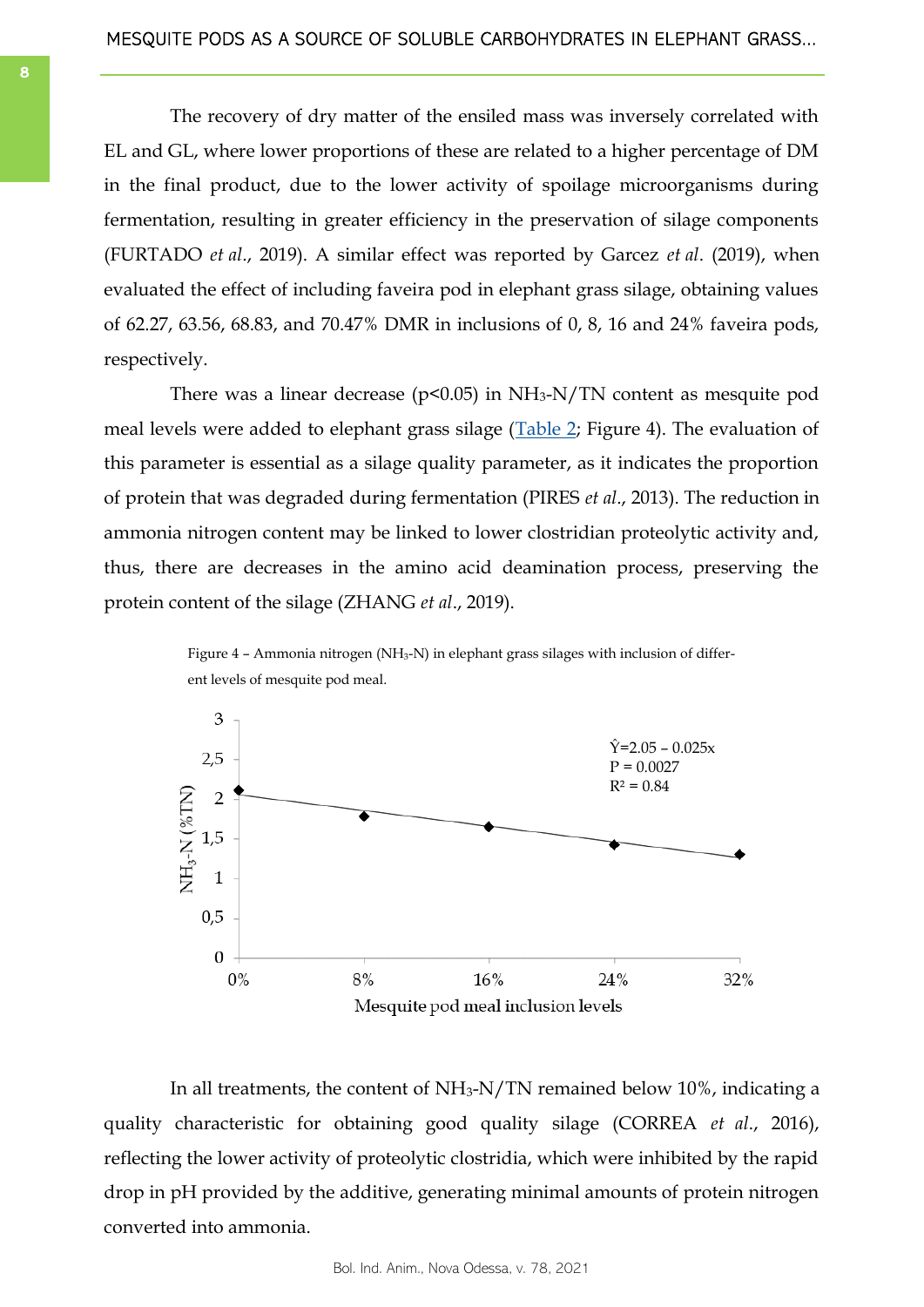|                |       | Mesquite pod meal inclusion levels |       |       |       |                                               |       |
|----------------|-------|------------------------------------|-------|-------|-------|-----------------------------------------------|-------|
| Parameters*    | $0\%$ | 8%                                 | 16%   | 24%   | 32%   | Equation                                      | $R^2$ |
| $GL$ (%DM)     | 5.66  | 6.53                               | 5.82  | 3.95  | 3.08  | $\hat{Y}$ = 5.88 + 0.07x – 0.05x <sup>2</sup> | 0.73  |
| EL(Kg/tonMS)   | 8.68  | 7.99                               | 6.84  | 5.75  | 3.54  | $\hat{Y} = 9.04 - 0.15x$                      | 0.91  |
| RDM(%)         | 81.66 | 86.29                              | 90.71 | 92.78 | 96.01 | $\hat{Y}$ = 82,48 + 0,44x                     | 0.95  |
| pH             | 3.59  | 3.57                               | 3.53  | 3.55  | 3.54  | $\hat{Y} = 3.56$                              | -     |
| $N-NH_3$ (%NT) | 2.12  | 1.79                               | 1.65  | 1.43  | 1.31  | $\hat{Y}$ = 2.05 - 0.025 x                    | 0.84  |

<span id="page-8-0"></span>Table 2 - Fermentation parameters and chemical composition of elephant grass silage with inclusion of crushed mesquite pods.

\*GL= Gases loses in % of DM; EL= Effluent losses; RDM= Recovery of dry matter; NH3-N)= Ammonia nitrogen in % total nitrogen.

The pH obtained at silo opening remained without variation between treatments and close to the ideal range, which corresponds to a pH around 4.0 (QUIEIROZ *et al*., 2012), because at these acidity levels, there is restriction in fermentation activity of most unwanted microorganisms (ZHANG *et al*., 2016). Therefore, a rapid decline in pH during the fermentation, as observed, is crucial for reducing proteolytic activity and halting the growth of harmful microorganisms, such as enterobacteria (BOLSON *et al*., 2017).

As for the dry matter (DM) content of the silage, increments ( $p<0.05$ ) of 72.28% were obtained with the inclusion of 32% nesquite pod meal compared to the control treatment [\(Table 3\),](#page-9-0) which is associated with high DM content of this pods (92.03%) and hygroscopic power of the additive, which is beneficial to the final product, as silages with high moisture contents are likely to be colonized with clostridia, which trigger undesirable fermentation, with the use of carbohydrates of DM for the production of butyric acid (WANG *et al*., 2019).

The evaluation of the DM content should be carried out together with pH values, since it is possible to obtain silages with adequate pH values (3.8 - 4.2), but very wet, and this high water activity is likely to cause heterolactic fermentation, which can reduce the nutritional value of the final product, despite the adequate acidity of the ensiled mass (MACÊDO; SANTOS, 2019). This behavior can be observed in the control treatment, which presented good pH results (Table 2), however with low proportions of DM in the silage  $(Table 3)$  and higher effluent production (8.68 kg/ton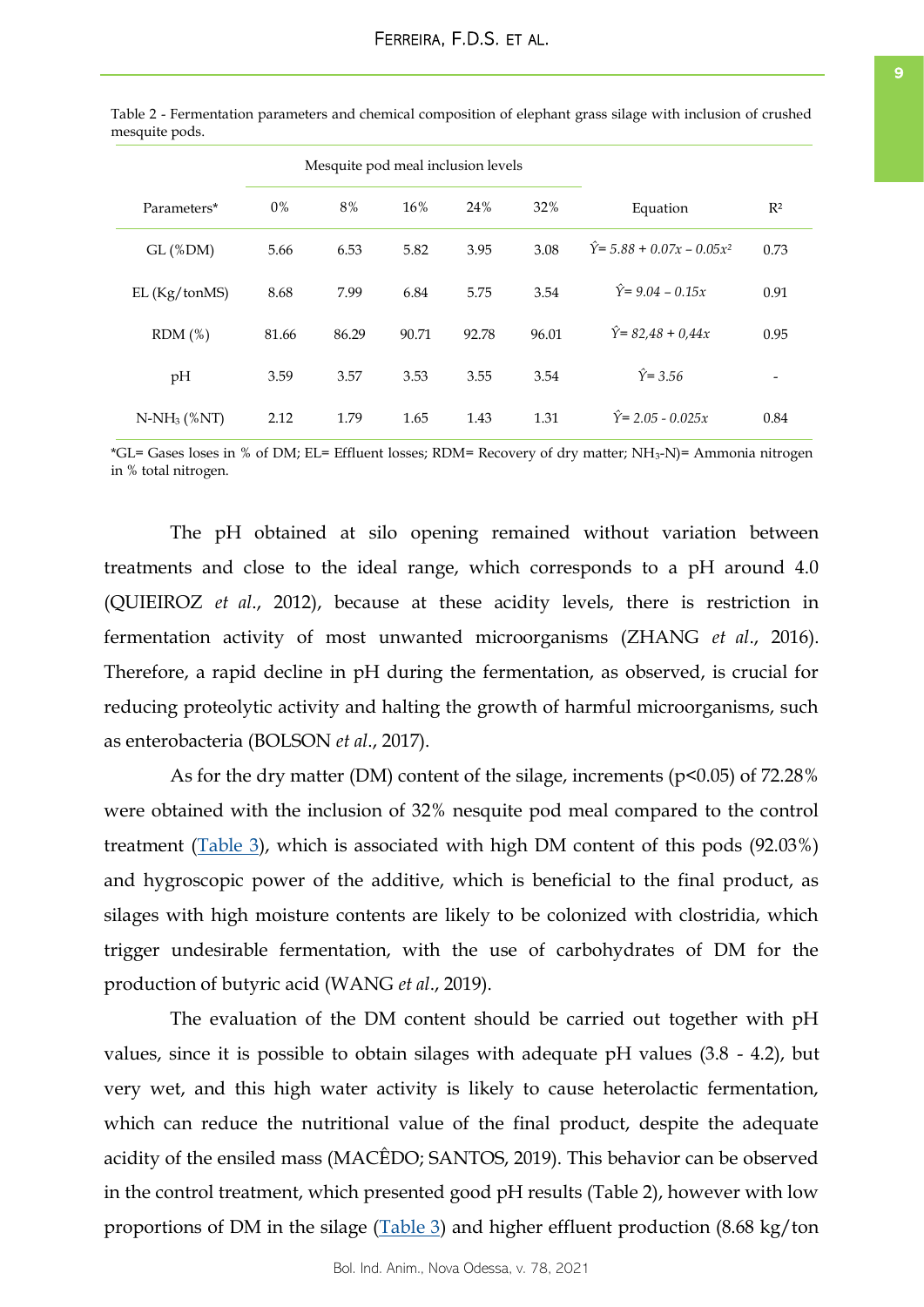| Parameters <sup>1</sup> |       | Mesquite pod meal inclusion levels |       | Equation | $R^2$ |                           |      |
|-------------------------|-------|------------------------------------|-------|----------|-------|---------------------------|------|
|                         | 0%    | 8%                                 | 16%   | 24%      | 32%   |                           |      |
| DM                      | 22.04 | 25.94                              | 30.54 | 35.48    | 37.97 | $\hat{Y} = 22.11 + 0.52x$ | 0.97 |
| CP                      | 5.49  | 7.83                               | 7.94  | 8.18     | 9.31  | $\hat{Y} = 6.15 + 0.09x$  | 0.77 |
| <b>NDF</b>              | 64.91 | 59.77                              | 52.82 | 49.63    | 45.49 | $\hat{Y} = 64.32 - 0.61x$ | 0.90 |
| ADF                     | 39.60 | 35.69                              | 31.52 | 29.14    | 26.99 | $\hat{Y} = 38.94 - 0.38x$ | 0.91 |
| <b>HEM</b>              | 25.31 | 24.08                              | 21.30 | 20.49    | 18.50 | $\hat{Y} = 25.66 - 0.23x$ | 0.72 |
| <b>CEL</b>              | 29.97 | 28.21                              | 24.81 | 22.82    | 21.69 | $\hat{Y} = 29.89 - 0.27x$ | 0.85 |
| LIG                     | 9.63  | 7.48                               | 6.71  | 6.32     | 5.30  | $\hat{Y} = 9.05 - 0.12x$  | 0.80 |
| TDN <sup>2</sup>        | 49.79 | 53.72                              | 59.03 | 61.47    | 64.63 | $\hat{Y} = 54.52 + 0.26x$ | 0.91 |

<span id="page-9-0"></span>Table 3 – Chemical composition of elephant grass silages with inclusion of different levels of mesquite pod meal.

Constituents in % DM. DM = Dry matter; CP = Crude protein; NDF = Neutral detergent fiber; HEM = Hemicellulose; ADF = Acid detergent fiber; CEL = cellulose; LIG = Lignin; TDN = Total digestible nutrients. ²Estimated by the equation: TDN=74.49-0.5635\*ADF (R²=0.84) (Capelle *et al.,* 2001).

# DM).

CP contents were increased by 42.62, 44.63, 49.0 and 69.58% in treatments of 8, 16, 24 and 32% mesquite pod meal, respectively (p<0.05). This increase in protein content is associated with a higher concentration of CP in the pods (9.07%), the low proportions of NH3-N and the lower effluent loss in silages with inclusion of the additive, as observed in the treatment with  $32\%$  (9.31% CP; 1.31% NH<sub>3</sub>-N and 3.54 Kg/ tonDM) compared to the control (5.40% CP; 2.12% NH3-N and 8.68 Kg/tonDM). The inclusion of mesquite pod meal promoted acidification of the ensiled mass by inhibiting the growth of proteolytic microorganisms and the formation of ammonia in the silo (SANTOS *et al*., 2014), in addition to reducing moisture and effluent production in the silo, which minimized leaching of protein compounds.

Low CP values observed in silages of elephant grass alone are associated with a lower proportion of grass soluble carbohydrates, influencing the metabolic activity of its epiphytic proteolytic microbiota, which degrade amino acids from the plant cell structure to generate energy, produce microbial protein and favor its growth and metabolism (SILVA *et al.*, 2011). Thus, the inclusion of mesquite pod meal provided fast fermentation carbohydrates as energy sources for the microorganisms to exercise their metabolic activities during the fermentation in the silo, preserving the amino acid and protein contents of the ensiled forage.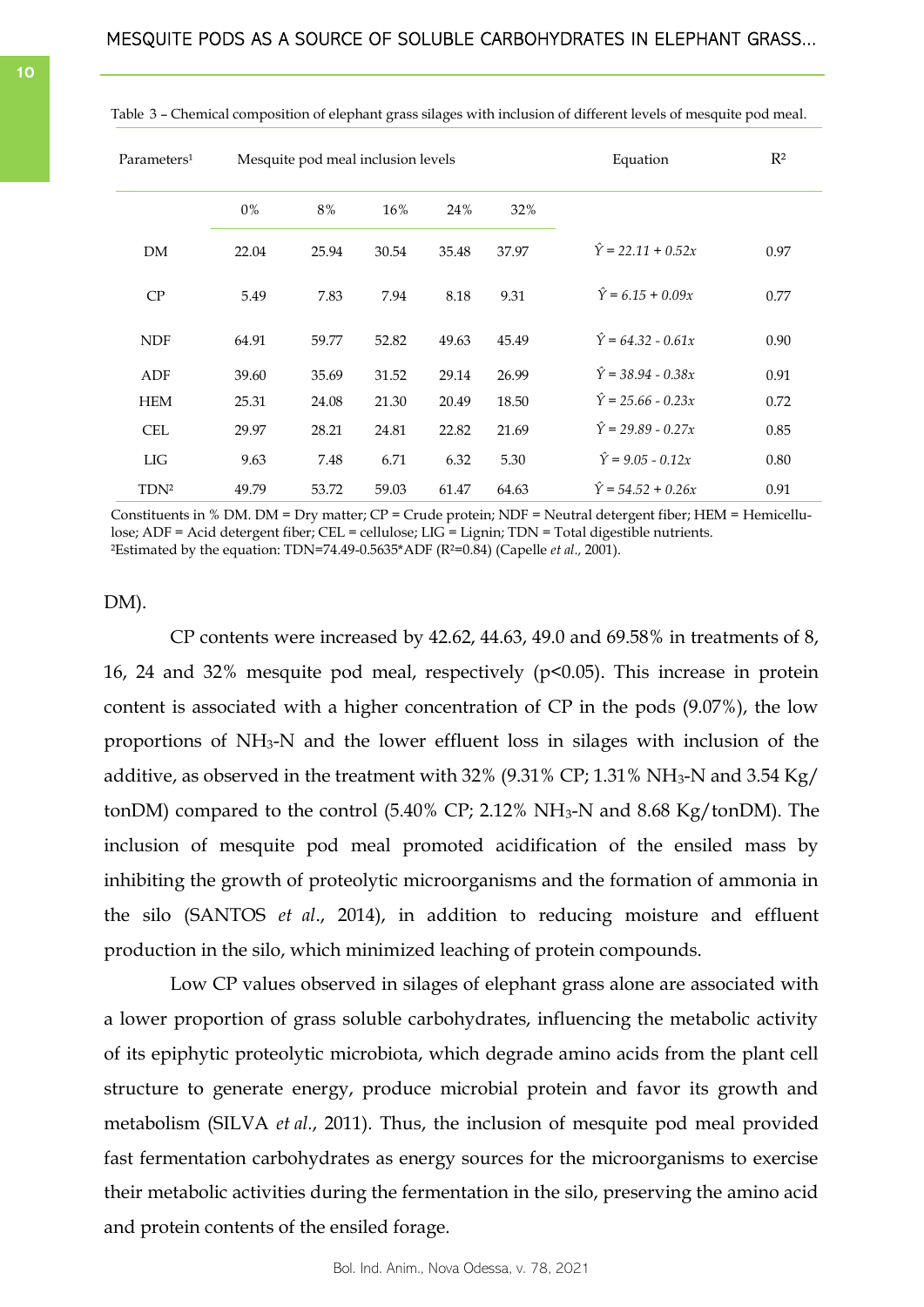There was a reduction  $(p<0.05)$  in NDF values as mesquite pod meal levels were included in silages, with values of 45.49% for the 32% treatment, which corresponds to a decrease of 29.92% in compared to the control treatment (64.91%). The reduction in the contents of this constituent is associated with a lower proportion of NDF in mesquite pod meal (20.03%) in relation to elephant grass (65.08%), with a dilution of the total NDF in the treatment with a higher proportion (32%) of mesquite pod meal in the silage. The quantification of the total NDF and the proportion of its constituents (cellulose, hemicellulose and lignin) is essential in tropical grass silages, due to its direct influence on the DM intake by ruminants (VAN SOEST, 1994).

A similar result was verified for ADF values, showing reductions in values (p<0.05) with increasing levels of mesquite pod meal in the ensiled material. The lower ADF values observed in silages with inclusion of mesquite pod meal can be considered an important factor from a nutritional point of view, considering that this fraction directly affects the digestibility of DM by ruminants (VAN SOEST, 1994). Treatments of 8, 16 and 24% had respective increases in the ADF of 10.94, 8.32 and 9.18%, after silo opening, when compared to their composition before ensiling ([Table](#page-3-0)  [1\)](#page-3-0). The increase in this fraction in ensiled foods may be associated with the intake of soluble carbohydrates during the cellular respiration process at the time of material wilting and during the fermentation process for organic acid production (ANDRADE JÚNIOR *et al*., 2014).

Regarding the cell wall components, reductions (p<0.05) of 26.91, 27.63 and 44.97% were found for hemicellulose, cellulose and lignin, respectively, with the inclusion of 32% mesquite pod meal in the silage, associated both with fermentation in the silo, and the low proportion of these constituents in the mesquite pod meal (12.75, 5.44 and 1.84%, respectively) ([Table 1\).](#page-3-0) Hemicellulose hydrolysis by fibrolytic microorganisms present in the ensiled mass can occur, and it is important during fermentation, as it releases soluble compounds that will be used as an energy source for protein synthesis and growth of lactic microbiota inside the silo (COSTA *et al.*, 2016).

The reduction in the cellulose and lignin contents in the ensiled mass is beneficial to the final product, since the lignocellulosic fraction, present in high proportions in the cell wall of ensiled tropical grasses, is responsible for the unavailability of part of the potentially degradable carbohydrates for the ruminal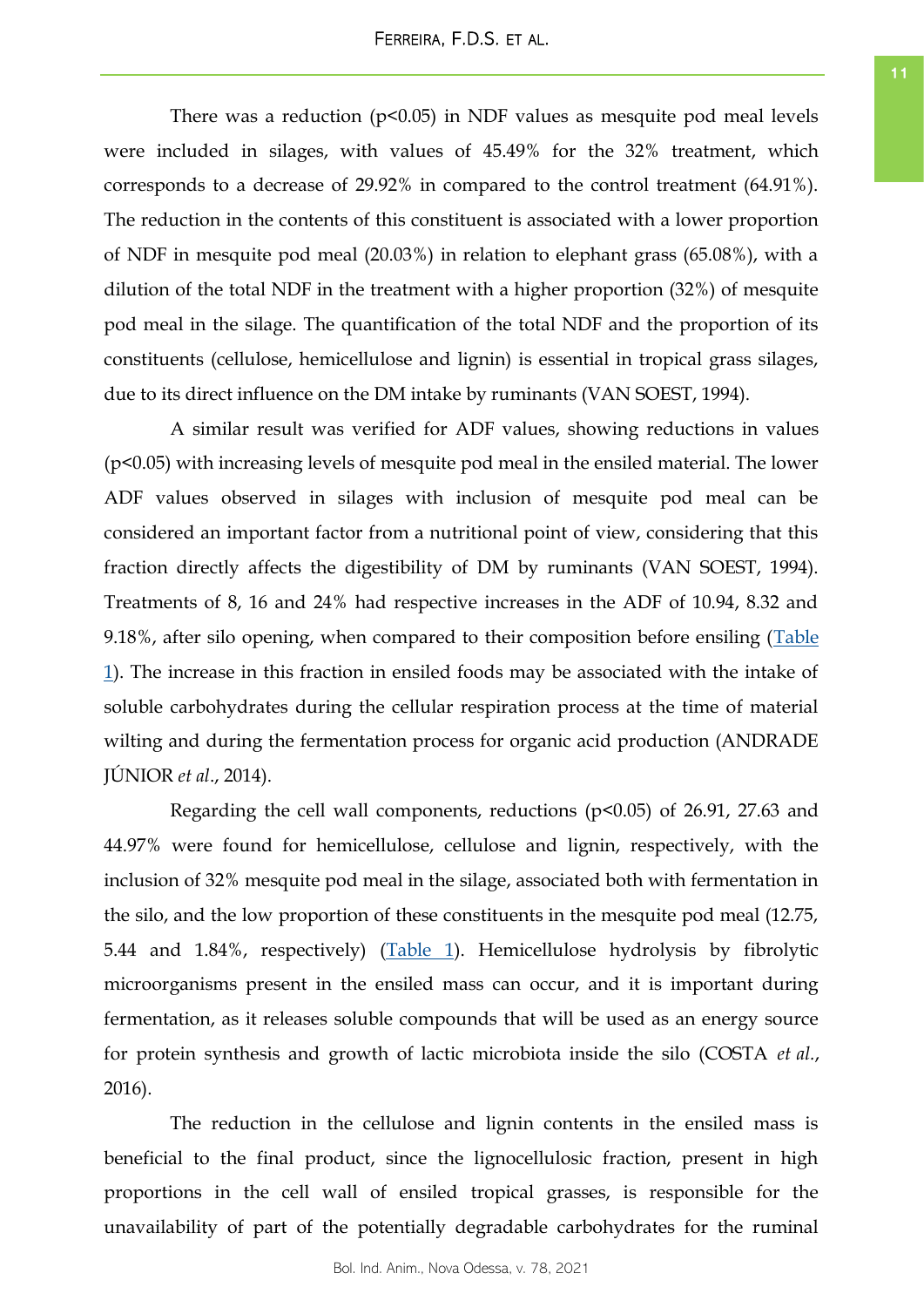microbiota, due to its insoluble ester bonds, resulting in lower digestibility of silages, which can limit its inclusion in larger proportions in ruminant diets (SILVA *et al*., 2015).

Values of TDN of silages showed increases ( $p<0.05$ ) by 7.89, 18.55, 23.45 and 29.80% at the inclusion levels of 8, 16, 24 and 32% mesquite pod meal, respectively. TDN is an important parameter in ruminant production, because energy and protein are limiting to animal production (OLIVEIRA *et al*., 2015), classifying the forage observed in this study as quality for feeding ruminants in the semi-arid region, mainly with the inclusion of 32% mesquite pod meal (64.63% TDN). The increase in this fraction is associated both with the contribution of soluble carbohydrates in the ensiled mass made available by the mesquite pod meal and by its estimate through the percentage of ADF, which reduced with increasing levels of inclusion of this energy additive.

# **CONCLUSIONS**

The inclusion of up to 32% mesquite pod meal in elephant grass silage promotes better fermentation stability in the silo, by reducing losses and increasing the DM content of the ensiled mass, which minimizes nutrient leaching. The use of mesquite pod meal as a source of soluble carbohydrates can also improve the silage chemical composition, increasing the content of CP and TDN, and reducing the content of NDF, ADF and Lignin.

# **REFERENCES**

- ANDRADE JÚNIOR, V. C.; PEREIRA, R. C.; DORNAS, M. F.; RIBEIRO, K. G.; VALADARES, N. R.; SANTOS, A. A.; CASTRO, B. Produção de silagem, composição bromatológica e capacidade fermentativa de ramas de batata-doce emurchecidas. **Horticultura Brasileira**, v. 32, p. 91-97, 2014. DOI: [https://](https://doi.org/10.1590/S0102-05362014000100015) [doi.org/10.1590/S0102-05362014000100015](https://doi.org/10.1590/S0102-05362014000100015)
- ARAÚJO, J. A. S.; ALMEIDA, J. C. C.; REIS, R. A.; CARVALHO, C. A. B.; BARBERO, R. P. Harvest period and baking industry residue inclusion on production efficiency and chemical composition of tropical grass silage. **Journal of Cleaner Production**, v. 266, 2020.<https://doi.org/10.1016/j.jclepro.2020.121953>
- ASSOCIATION OF ANALYTICAL COMMUNITIES AOAC International. **Official methods of analysis of AOAC international**, 19th.ed. 2610p. 2012.
- BARBOSA, M. M.; DETMANN, E.; ROCHA, G. C.; FRANCO, M. D. O. Evaluation of laboratory procedures to quantify the neutral detergent fiber content in forage, concentrate, and ruminant feces. **Journal of AOAC International**, v. 98, n. 4, p. 883-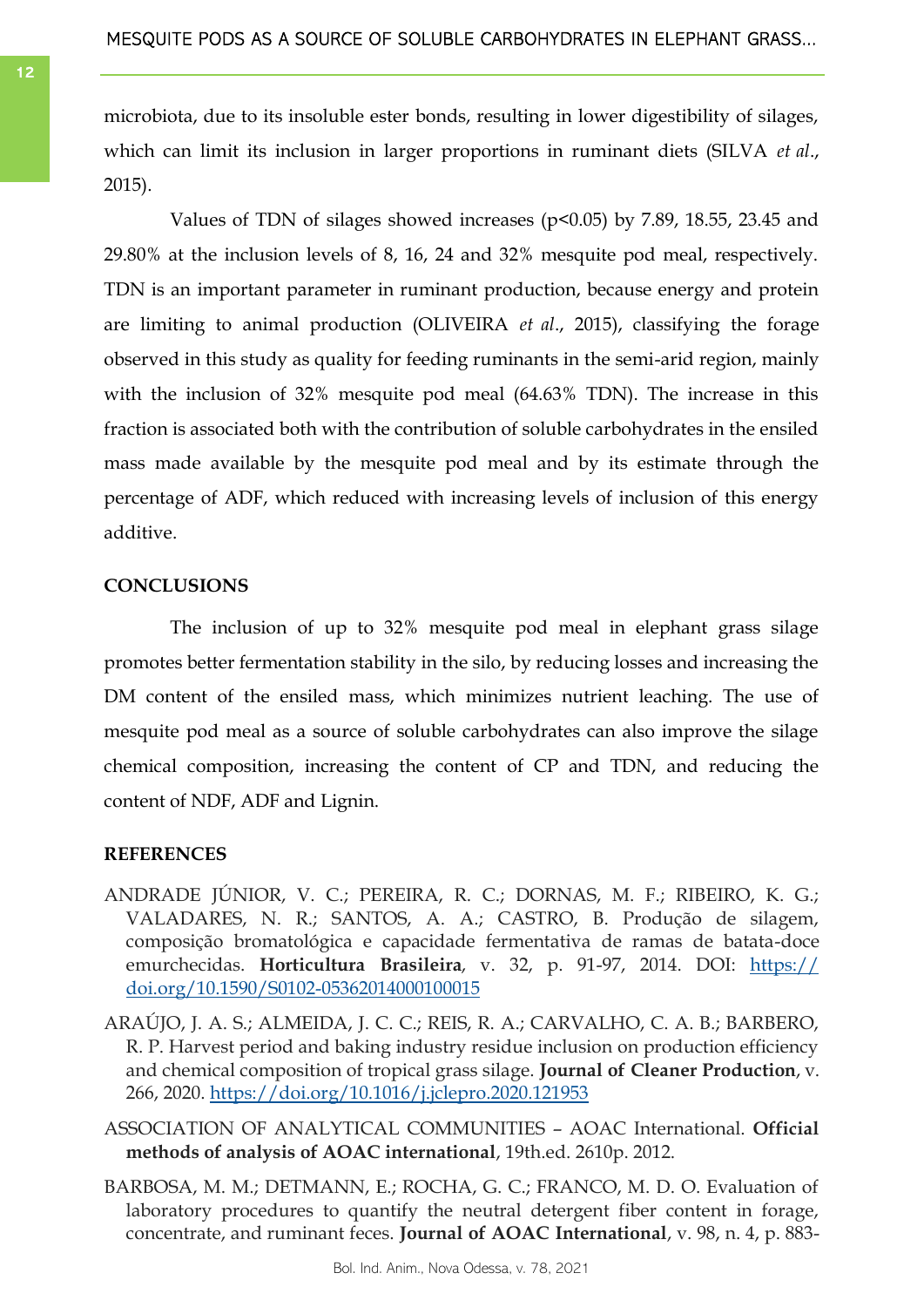889, 2015.<https://doi.org/10.5740/jaoacint.14-156>

- BARCELOS, A. F.; J. R. R. D.; TAVARES, V. B.; GONÇALVES, C. C. D. M. Valor nutritivo e características fermentativas da silagem de capim-elefante com diferentes proporções de casca de café. **Ciência Animal Brasileira,** v. 19, 2018. <https://doi.org/10.1590/1809-6891v19e-27432>
- BARMAKI, S.; ALAMOUTI, A. A.; KHADEM, A. A.; AFZALZADEH, A. Effectiveness of chopped lucerne hay as a moisture absorbent for low dry‐matter maize silage: Effluent reduction, fermentation quality and intake by sheep. **Grass and Forage Science** v. 73, n.2, p. 406-412, 2018. <https://doi.org/10.1111/gfs.12343>
- BOLSON, D. C.; PEREIRA, D. H.; PINA, D. S.; PEDREIRA, B. C.; MOMBACH, M. A.; XAVIER, I. M. Fermentative and bromatological value of Piatã palisadegrass ensiled with different additives. **Archivos de zootecnia,** v. 66, p515-521, 2017.
- CAPPELLE, E. R.; VALADARES FILHO, S. C.; SILVA, J. F. C.; CECON, P. R. Estimativas do valor energético a partir de características químicas e bromatológicas dos alimentos. **Revista Brasileira de Zootecnia**, v.30, p. 1837-1856, 2001. [https://](https://doi.org/10.1590/S1516-35982001000700022) [doi.org/10.1590/S1516-35982001000700022](https://doi.org/10.1590/S1516-35982001000700022)
- CHATURVEDI, O. H; SAHOO, A. Nutrient utilization and rumen metabolism in sheep fed Prosopis juliflora pods and Cenchrus grass. **SpringerPlus**, v. 2, p. 1-7, 2013.<https://doi.org/10.1186/2193-1801-2-598>
- Corrêa, A. A.; Backes, A. A.; Fagundes, J. L.; Barbosa, L. T.; Sousa, B. M. L.; Oliveira, V. S.; Moreira, A. L. Caracterização da silagem da rama da batata doce emurchecida e adicionada de fubá de milho como aditivo. **Boletim de Indústria Animal**, v.73, p.272-280, 2016.<https://doi.org/10.17523/bia.v73n4p272>
- COSTA, C.S.; RODRIGUES, R. C.; ARAÚJO, R. A.; SOUZA, F. B. F.; SANTOS, F. N.S. Composição química e degradabilidade in situ de silagens de capim-Marandu com farelo de babaçu. Revista Brasileira de Saúde e Produção Animal, Salvador, v. 17, p. 572- 583, 2016.<https://doi.org/10.1590/s1519-99402016000400002>
- DANIEL, J. L. P.; BERNARDES, T. F.; JOBIM, C. C.; SCHMIDT, P.; NUSSIO, L. G. Production and utilization of silages in tropical areas with focus on Brazil. **Grass and Forage Science**, v. 74, p. 188-200, 2019. <https://doi.org/10.1111/gfs.12417>
- FUNCEME. **Índices de aridez** do Estado do Ceará. (2017). Disponível em: [<http://](http://www.funceme.br/?page_id=5826) [www.funceme.br/?page\\_id=5826>.](http://www.funceme.br/?page_id=5826) Acesso: 17 de out de 2020.
- FURTADO, R. N.; DE SOUZA CARNEIRO, M. S.; COUTINHO, D. N.; CÂNDIDO, M. J. D.; SILVA, E. B. Fermentative losses and chemical composition of elephant grass silage added with castor bean hull. **Revista Ciência Agronômica**, v. 50, p. 140-147, 2019.<https://doi.org/10.5935/1806-6690.20190017>
- GARCEZ, B. S.; MAIA, F. W. R.; FERREIRA, F. D. S.; SILVA, J. V. P.; MAIA, B. H.; PINHO FILHO, C. F. O. Parâmetros fermentativos e composição química de silagem de capim elefante cv. Roxo com adição de vagens de faveira**. Boletim De Indústria Animal,** v. 76, p. 1-7, 2019.<https://doi.org/10.17523/bia.2019.v76.e1464>
- LIRA JÚNIOR, W. B.; BEZERRA, S. B. L.; PAULA, T. A.; BEELEN, R. N.; AMORIM, P. L.; BEELEN, P. M. G. Características de silagens de capim-elefante (Pennisetum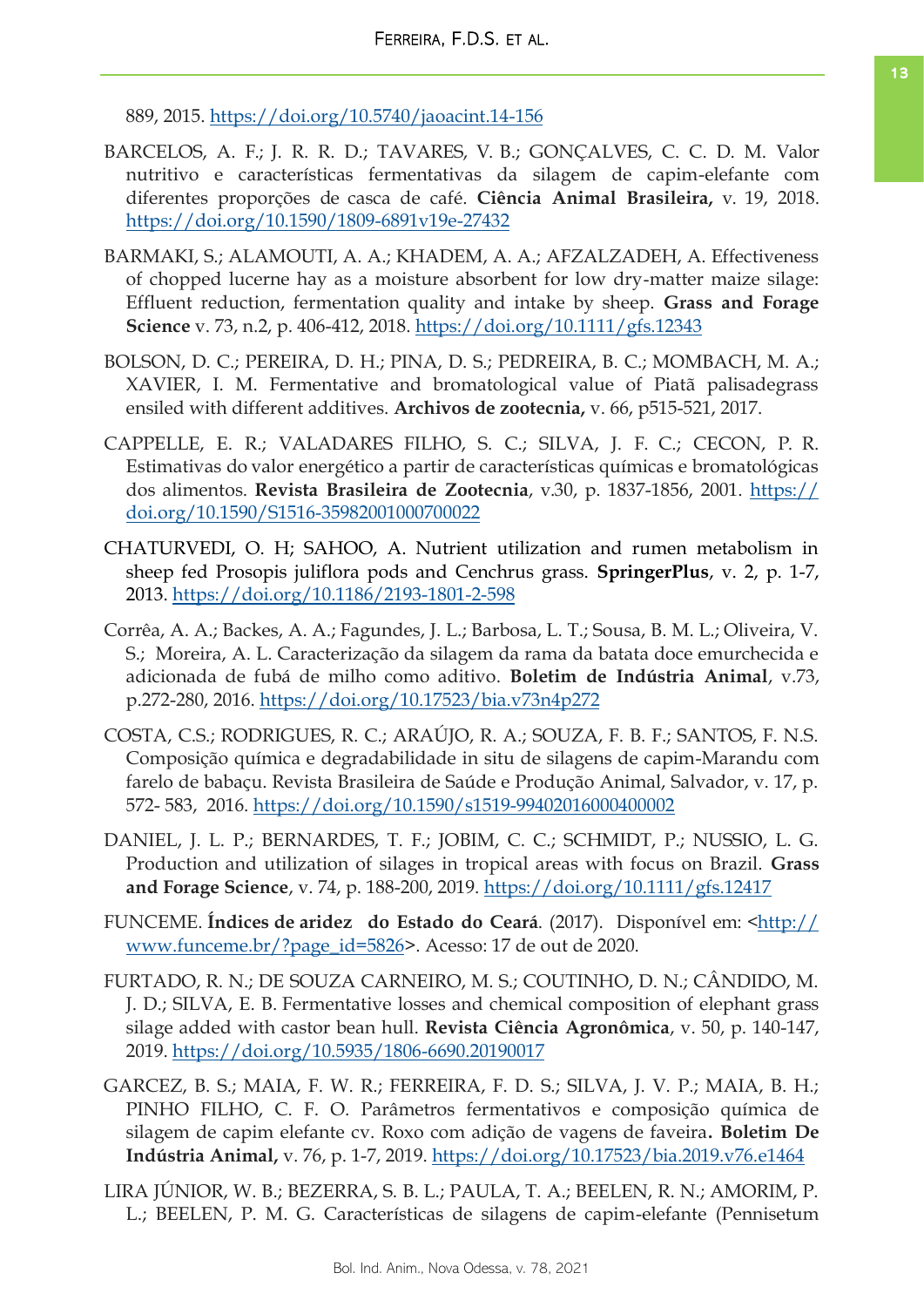purpureum) e casca de maracujá in natura. **Arquivo Brasileiro de Medicina Veterinária e Zootecnia,** v. 70, p. 905-912, 2018. [https://doi.org/10.1590/1678-4162-](https://doi.org/10.1590/1678-4162-9410) [9410](https://doi.org/10.1590/1678-4162-9410)

- MACÊDO, A. J. S.; NETO, J. M. C.; SILVA, M. A.; SANTOS, E. M. Potencialidades e limitações de plantas forrageiras para ensilagem: Revisão. **Revista Brasileira de Higiene e Sanidade Animal,** v. 13, p. 320-337, 2019. [http://](http://dx.doi.org/10.5935/1981-2965.20190024) [dx.doi.org/10.5935/1981-2965.20190024](http://dx.doi.org/10.5935/1981-2965.20190024)
- MACÊDO, A. J. S.; SANTOS, E. M. Princípios básicos para produção de silagem. **Arquivos de Ciências Veterinárias e Zoologia da UNIPAR**, v. 22, 2019. [https://](https://doi.org/10.25110/arqvet.v22i4.6948) [doi.org/10.25110/arqvet.v22i4.6948](https://doi.org/10.25110/arqvet.v22i4.6948)
- MOTA, P. E. S.; MOURA, R. L. M.; PORTELA, G. L. F.; CARVALHO, W. F.; OLIVEIRA, M. R. A. Perdas e características fermentativas da silagem de capimelefante com diferentes aditivos. **ACSA – Agropecuária Científica no Semiárido**, v. 11, p 126 - 130, 2015. DOI:<http://dx.doi.org/10.30969/acsa.v11i1.540>
- NASCIMENTO, A. P. S.; LIMA, A. K. S.; CAVALCANTI, C. F.; GUSMÃO, R. P. Cinética de secagem de vagens de algaroba, Prosopis juliflora SW. **Revista Verde de Agroecologia e Desenvolvimento Sustentável**, v. 10, p. 33, 2015. [https://](https://doi.org/10.18378/rvads.v10i5.3338) [doi.org/10.18378/rvads.v10i5.3338](https://doi.org/10.18378/rvads.v10i5.3338)
- OLIVEIRA, V. S.; MORAIS, J. A. D. S.; FAGUNDES, J. L.; SANTANA, J. C. D. S.; LIMA, I. G. S.; SANTOS, C. B. Produção e Composição Químico-Bromatológica de Gramíneas Tropicais Submetidas a Dois Níveis de Irrigação. **Archives of Veterinary Science**, Curitiba, v. 20, 2015. <https://dx.doi.org/10.5380/avs.v20i2.36337>
- PIRES, D. A. A.; ROCHA JÚNIOR, V. R.; SALES, E. C. J.; REIS, S. T.; JAYME, D. G.; CRUZ, S. S.; LIMA, L. O. B.; TOLENTINO, D. C.; ESTEVES, B. L. C. Características das silagens de cinco genótipos de sorgo cultivados no inverno. **Revista Brasileira de Milho e Sorgo**, v.12, p. 68-77, 2013. [https://dx.doi.org/10.18512/1980-6477/](https://dx.doi.org/10.18512/1980-6477/rbms.v12n1p68-77) [rbms.v12n1p68-77](https://dx.doi.org/10.18512/1980-6477/rbms.v12n1p68-77)
- QUEIROZ, O. C. M.; KIM, S. C.; ADESOGAN, A. T. Effect of treatment with a mixture of bacteria and fibrolytic enzymes on the quality and safety of corn silage infested with different levels of rust. **Journal of dairy science**, v. 95, p. 5285-5291, 2012. <https://doi.org/10.3168/jds.2012-5431>
- RÊGO, A. C.; PAIVA, P. C. D. A.; MUNIZ, J. A.; VAN CLEEF, E. H. C. B.; MACHADO NETO, O. R. Ruminal degradation of elephant grass silage with mesquite pods. **Revista Ciência Agronômica**, v. 42, p.199-207, 2011. [https://doi.org/10.1590/S1806](https://doi.org/10.1590/S1806-66902011000100025) [-66902011000100025](https://doi.org/10.1590/S1806-66902011000100025)
- RIBEIRO, L. S. O.; PIRES, A. J. V.; CARVALHO, G. G. P.; PEREIRA, M. L. A.; SANTOS, A. B.; ROCHA, L. C. Características fermentativas, composição química e fracionamento de carboidratos e proteínas de silagem de capim-elefante emurchecido ou com adição de torta de mamona. **Semina: Ciências Agrárias**, v. 35, p. 1447-1462, 2014.<https://doi.org/10.5433/1679-0359.2014v35n3p1447>
- SANTOS, I. A. P.; DOMINGUES, F. N.; RÊGO, A. C. D.; SOUZA, N. S. D. S. D.; BERNARDES, T. F.; BARATA, Z. R. P.; MORAES, C. M. D. Palm kernel meal as additive in the elephant-grass silage. **Revista Brasileira de Saúde e Produção**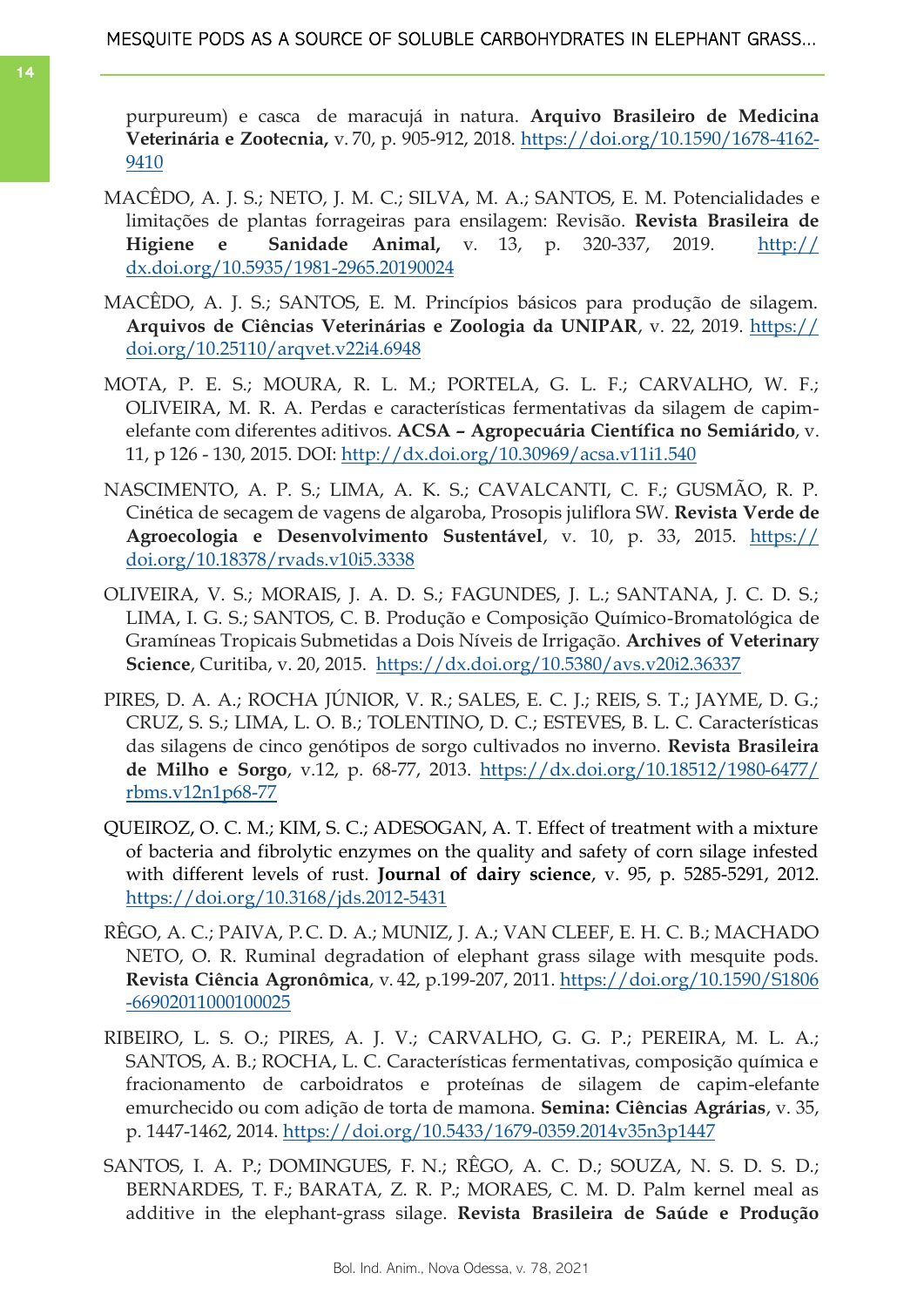**Animal**, v. 15, p. 592-603, 2014. [http://dx.doi.org/10.1590/S1519-](http://dx.doi.org/10.1590/S1519-99402014000300006) [99402014000300006](http://dx.doi.org/10.1590/S1519-99402014000300006)

- SANTOS, S.; SANTOS-CRUZ, C.L.; ROCHA, J.B.; PIRES, A.J.V.; SANTOS, I.P.A; LIMA, T.R.; JUNQUEIRA, R.S. Degradação ruminal da silagem de capim elefante com diferentes components de algaroba. **Revista Brasileira de Saúde e Produção Animal**, v.13, p.123-136, 2012. [http://dx.doi.org/10.1590 S1519-99402012000100011](http://dx.doi.org/10.1590%20S1519-99402012000100011)
- SAS STATISTICAL ANALYSIS SYSTEM**. Software, version 9.0**. Cary: SAS Institute, 2000.
- SILVA, D. J.; QUEIROZ, A. C. **Análises de alimentos:** métodos químicos e biológicos. (3. Ed). Viçosa, MG: Editora UFV, 2002. 235p.
- SILVA, M. D. A.; DE SOUZA CARNEIRO, M. S.; PINTO, A. P.; POMPEU, R. C. F. F.; SILVA, D. S.; COUTINHO, M. J. F.; FONTENELE, R. M. Avaliação da composição químico-bromatológica das silagens de forrageiras lenhosas do semiárido brasileiro. **Semina: Ciências Agrárias**, v. 36, p. 571-578, 2015. DOI: [https://www.redalyc.org/](https://www.redalyc.org/articulo.oa?id=445744146047) [articulo.oa?id=445744146047](https://www.redalyc.org/articulo.oa?id=445744146047)
- SILVA, T. C.; DANTAS, P. A. S.; DÓREA, J. R. R.; SANTOS, E. M.; ZANINE, A. M.; PEREIRA, O. G. Populações microbianas, perfil fermentativo e composição de silagens de capim-elefante com jaca. **Archivos de zootecnia**, v. 60, p. 247-255, 2011. <http://dx.doi.org/10.4321/S0004-05922011000200009>
- TRINDADE, P. C.; LANA, R. P.; VELOSO, C. M.; PEREIRA, D. S. Desempenho agronômico e qualidade da silagem do capim elefante com adubação orgânica. **Revista Brasileira de Agropecuária Sustentável**, v. 8, 2018. [https://](https://doi.org/10.21206/rbas.v8i2.514) [doi.org/10.21206/rbas.v8i2.514](https://doi.org/10.21206/rbas.v8i2.514)
- VALENTE, T. V. P.; DETMANN, E.; VALADARES FILHO, S. D. C.; QUEIROZ, A. C. D.; SAMPAIO, C. B.; GOMES, D. I. Avaliação dos teores de fibra em detergente neutro em forragens, concentrados e fezes bovinas moídas em diferentes tamanhos e em sacos de diferentes tecidos. **Revista Brasileira de Zootecnia**, v. 40, p. 1148-1154, 2011.<http://dx.doi.org/10.1590/S1516-35982011000500029>
- VAN SOEST. **Nutrition ecology of the ruminant**. Ithaca, New York: Cornell Univertsity Press, 1994. 476p.
- WANG, C.; HE, L.; XING, Y.; ZHOU, W.; YANG, F.; CHEN, X.; ZHANG, Q. Effects of mixing Neolamarckia cadamba leaves on fermentation quality, microbial community of high moisture alfalfa and stylo silage. **Microbial Biotechnology**, v.1, p.1-10**.** 2019. [DOI:](https://doi.org/10.1111/1751-7915.13429) <https://doi.org/10.1111/1751-7915.13429>
- WILKINSON, J. M.; RINNE, M. Review. Highlights of progress in silage conservation and future perspectives. **Grass and Forage Science,** v. 73 p. 40–52, 2018. [https://](https://doi.org/10.1111/gfs.12327) [doi.org/10.1111/gfs.12327](https://doi.org/10.1111/gfs.12327)
- ZHANG, L.; ZHOU, X.; GU, Q.; LIANG, M.; MU, S.; ZHOU, B.; ZOU, C. Analysis of the correlation between bacteria and fungi in sugarcane tops silage prior to and after aerobic exposure. **Bioresource technology**, v. 291, p. 121835, 2019. [https://](https://doi.org/10.1016/j.biortech.2019.121835) [doi.org/10.1016/j.biortech.2019.121835](https://doi.org/10.1016/j.biortech.2019.121835)

ZHANG, S.; A, S. C.; DIKY, R.; AMERJAN, O.; GUO, X.; GRANT, R. E.; LONG, C.